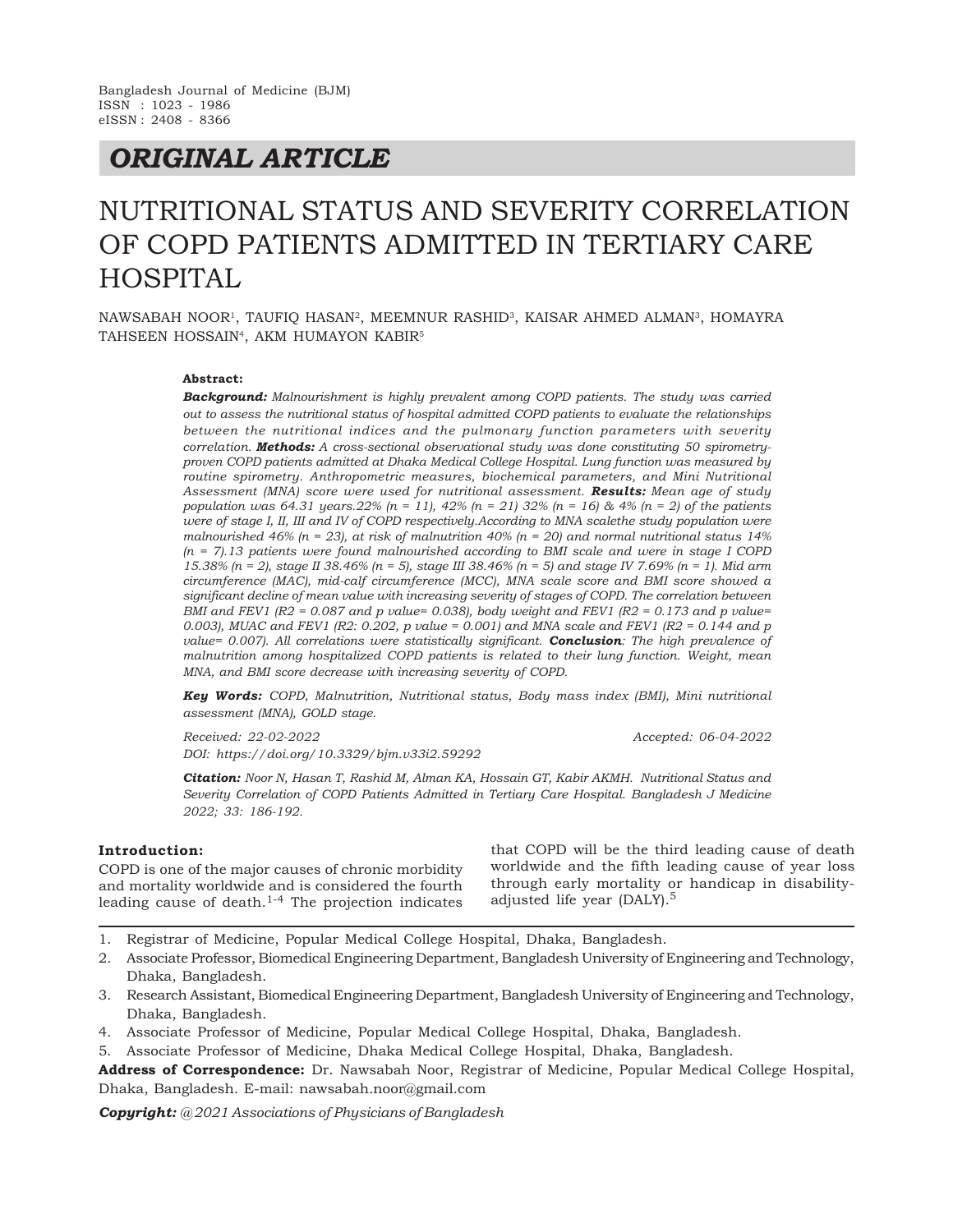Nutritional Status and Severity Correlation of COPD Patients Admitted in Tertiary Care Hospital BJM Vol. 33 No. 2

Consistent history & physical examination, investigation findings including radiological features, spirometric readings, and blood gas analysis help diagnose COPD. FEV1<80% of predicted and FEV1/ FVC <0.7 that remains unchanged after bronchodilator administration is considered diagnostic findings of COPD. GOLD severity classification criteria take FEV1 and FEV1/FVC to categorize COPD in four stages (I – IV). FEV1/FVC < 0.7 is the mandatory requirement in all four stages whereas post-bronchodilator FEV1  ${\geq}80\%$ predicted consists stage I,  $\geq 50\%$  but  $\leq 80\%$  predicted consists stage II,  $\geq 30\%$  but < 50% predicted makes stage III and < 30% predicted makes stage IV.<sup>6</sup>

Multiple factors can be responsible for the development of malnutrition in COPD patients that can be listed as:

- Increased respiratory work leads to a higher metabolism,
- Chronic inflammation,
- Recurrent infections
- Medications,
- Reduced dietary intake/dietary problems<sup>7-8</sup>.

Schools defined this situation as "pulmonary cachexia"9 where Protein-Energy-Malnutrition is most commonly seen. Nutritional counselingmay help improve nutritional status that can lead to improvement of the quality of life of COPD patients.<sup>10</sup> Body Mass Index <20 is a predictive factor for hospitalization in  $\text{COPD}^{11}$ . To predict the severity of COPD patients, BMI and MAC should be considered for nutritional status assessment.<sup>12</sup>

Acute exacerbation among COPD patients requires frequent hospitalization.<sup>13</sup> The body responses to these triggers or exacerbation will ultimately result in excess energy requirements which can lead to further deterioration in nutritional status, and loss of lean body mass is a likely repercussion.<sup>14</sup> Acute exacerbations of COPD also lead to progression of the disease and have been directly related to reduced survival and decreased quality of life.<sup>15</sup>

We aimed to investigate the nutritional status of COPD patients with Body Mass Index (BMI) and Mini Nutritional Assessment (MNA) and compare the correlation of MNA, BMI, and anthropometric values with the severity of COPD.

## **Methods:**

A cross-sectional observation study constituting 50 COPD patients, were included during a period of 6months from September 2019 to February 2020. The study was carried out at the Department of Medicine of Dhaka Medical College Hospital. The study's

inclusion criteria were the adult patients of both genders, diagnosed with COPD, fulfilling recommended criteria in Spirometry and Chest X-ray with relevant history and clinical examination findings. Patients with known co-morbid conditions that could affect nutritional status (thyroid problems, diabetes mellitus, cancer, congestive heart failure, pregnant female) were excluded from the study. The severity of COPD was being categorized using GOLD severity classification.<sup>6</sup>

For the Nutritional Status assessment, Mini Nutritional Assessment (MNA) score was being used. It consists of 18-score-weighted items. MNA test is an internationally validated, two-step procedure (screening for risk of malnutrition, followed by global assessment of the nutritional conditions) .16 BMI was calculated by the formulae given as weight (kg) divided by height<sup>2</sup> (meter).<sup>17</sup> MAC is the circumference of the left upper arm and was measured at the mid-point between the tips of the shoulder and elbow. It was measured with a non-stretchable fiberglass tape graduated from 0 - 150cm. Measurements were taken three times consecutively, and mean values were observed. MNA provides a total score that ranges from 0 to 30. Below 17.5 is categorized as malnutrition, 17.5-23.5 as at risk for malnutrition, and above 23.5 as normal nutrition.

The study protocol was approved by the Institutional ethical review committee. After getting the informed written consent from the patients, they were interviewed face to face by the researcher for data collection.The following variables were being recorded of the whole study population; age, sex, occupation, income, smoking status. Lung function test was done with the help of Spirometry. Following anthropometric measures were measured; weight, height, Body mass index (BMI), mid-upper arm circumference (MUAC), triceps skinfold thickness, calf circumference. Nutritional status was being assessed by Mini Nutritional Assessment score. The statistical analysis was done using the SPSS version 23.0 (SPSS Inc, Chicago, IL) software for MS Windows. Descriptive frequencies expressed in terms of mean ± standard error of mean (SEM). Pearson's correlation coefficient applied to the correlation of nutritional status and lung function. P-value <0.05 was considered significant.

## **Results:**

The study was done on 50 patients diagnosed as a case COPD by standard diagnostic criteria described in the previous chapters. We examined the patient and measure the anthropometric indices and did some routine tests. The pertinent findings are shown in a tabulated manner below.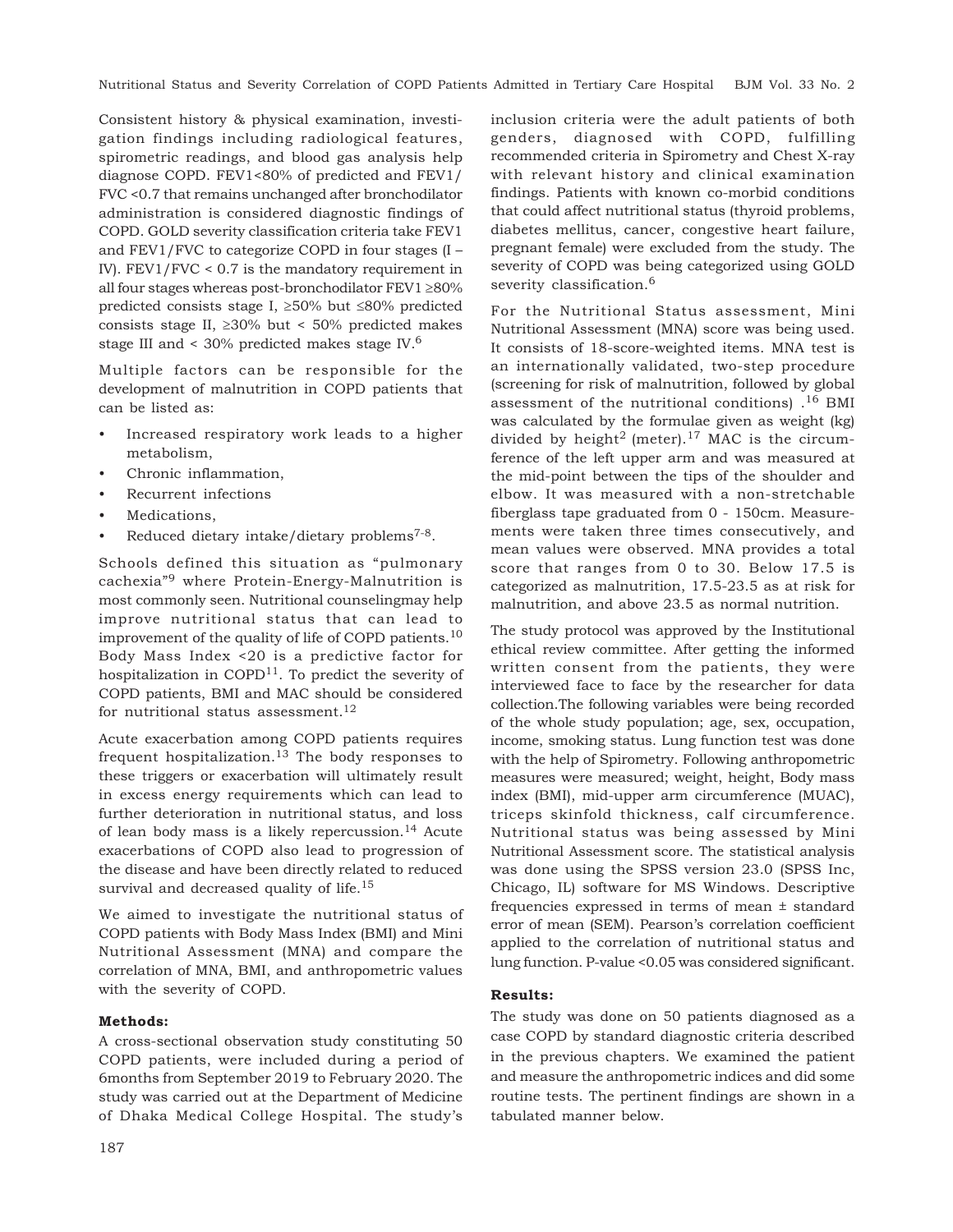BJM Vol. 33 No. 2 Nutritional Status and Severity Correlation of COPD Patients Admitted in Tertiary Care Hospital



**Fig.-1:** *Distribution of Age*

The study populations were distributed among the age range of 35-85years. Among them, 4% (n=2) patients were 35-45years, 14% (n=7)45-55years, 24% (n=12) 55-65years, 34% (n=17) 65-75years and 24% (n=12) 75-85years as shown on Fig I. Majority of the patient pool were within 65-75 years of age (34%) (n=17). Mean age was 64.31 years.Male patients were 46 (90.2%) and female were 4 (9.8%) in the study.

Patients were distributed between different occupations, amongthem  $18\%$  (n = 9)were farmers,  $22\%$  (n = 11) were businessman. Majority of the patients were categorized as "Other". In "Others" category patient's occupations were unemployed (n=8), rickshaw puller (n=3), driver (n=2), salesman (n=1) and plumber (n=1).More than half of the study population (72%) ( $n = 36$ ) were in the low-income category.

|              |           | Frequency | Percent |
|--------------|-----------|-----------|---------|
| SmokingHabit | Smoker    | 37        | 74.0%   |
|              | Nonsmoker | 13        | 26.0%   |
|              | Total     | 50        | 100.0%  |

**TableI**

Table I showed that  $74\%$  (n = 37) of the patients were currently smoker and  $26\%$  (n = 13) were not smoker or quieted. However, a number of the patients were passive smokers or resided in air polluted area or had exposure to smoke from cooking stove among nonsmoker group.



**Fig.-2:** *Distribution of different stages of COPD*

Here the study population is distributed according to COPD stage. The patient in stage I/ mild was 22% (n  $= 11$ ), stage II/ moderate was 42% (n = 21), stage III/ severe was  $32\%$  (n = 16), and stage IV/ very severe was  $4\%$  (n = 2).

| - ~~~~ --         |               |               |                |             |                |                |
|-------------------|---------------|---------------|----------------|-------------|----------------|----------------|
|                   |               |               | GOLD -I        | $GOLD - II$ | GOLD - III     | GOLD - IV      |
| Age<br>> 75 years | 30-44 years   | Count         | $\overline{0}$ |             |                | $\overline{0}$ |
|                   |               | $\frac{0}{0}$ | 0.0%           | 2.0%        | 2.0%           | $0.0\%$        |
|                   | $45-59$ years | Count         | 4              | 5           | 5              |                |
|                   |               | $\%$          | 8.0%           | 10.0%       | 10.0%          | 2.0%           |
|                   | $60-74$ years | Count         | 5              | 7           | 7              |                |
|                   |               | $\%$          | 10.0%          | 14.0%       | 14.0%          | $2.0\%$        |
|                   |               | Count         | $\overline{2}$ | 8           | 3              | $\overline{0}$ |
|                   |               | $\%$          | 4.0%           | 16.0%       | 6.0%           | 0.0%           |
| Total             | Count         | 11            | 21             | 16          | $\overline{2}$ |                |
|                   | $\frac{0}{0}$ | 22.0%         | 42.0%          | 32.0%       | 4.0%           |                |

| . .<br>۰,<br>×<br>۰. |  |
|----------------------|--|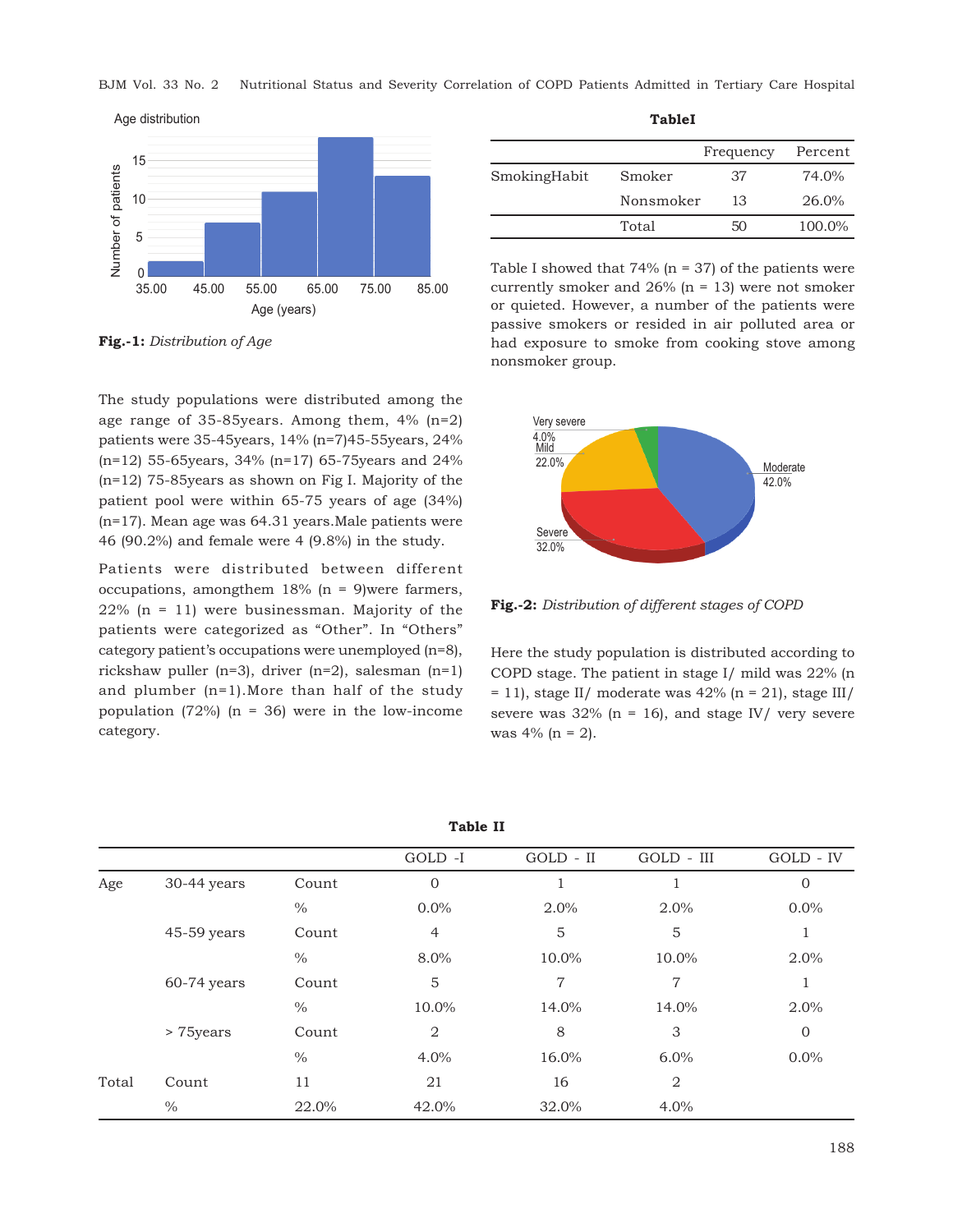Nutritional Status and Severity Correlation of COPD Patients Admitted in Tertiary Care Hospital BJM Vol. 33 No. 2

With increasing age, the percentage of the patients having moderate and severe COPD increased. In 30- 44years-age range only two patients had been found to have COPD. In 45-59 years and 60-74 years age range majority of the patients were in stage II 24.0%  $(n= 12)$  and stage III 24.0%  $(n=12)$ . Among patients above 75years around 16.0% (n=8) were in stage II and 6.0% (n=3) in stage III COPD.

Here, the study population had been classified according to MNA scale into 3 categories. In this study, majority of the patients  $(46%)$  (n = 23) were in malnourished group according to MNA scale and around 40% (n= 20) patients were at risk of malnutrition and normal nutritional status present was in 14% (n=7) study population which is being showed in the figure (Fig.3) below.



**Fig.-3:** *Distribution of Nutritional status according to MNA scale*

|          |             | Malnutrition Percent |        |
|----------|-------------|----------------------|--------|
|          |             | (BMI < 18.5)         |        |
| Severity | Mild        | 2                    | 15.38% |
| of COPD  | Moderate    | 5                    | 38.46% |
|          | Severe      | 5                    | 38.46% |
|          | Very Severe |                      | 7.69%  |

**Table III**

Again, the study population had been classified into 'malnutrition' according to BMI scale (BMI < 18.5) and it was found that  $26\%$  (n = 13) study population were malnourished according to BMI score. And then we distributed this malnourished group into different stages of COPD.Among them,  $15.38\%$  (n = 2) were in stage I, 38.46% (n = 5) were in stage II, 38.46% (n = 5) were in stage III and  $7.69\%$  (n = 1) were in stage IV COPD.

Mid arm circumference (MAC) and mid-calf circumference (MCC) showed a significant decline of mean value with increasing severity of stages of COPD. With increasing severity of COPD there were also a significant decrease in mean MNA scale score and BMI score.

|          |            |                  | <b>Table-IV</b>             |                             |                             |
|----------|------------|------------------|-----------------------------|-----------------------------|-----------------------------|
|          |            | GOLD-I           | $GOLD - II$                 | $GOLD - III$                | GOLD-IV                     |
|          |            | <b>Mean±SD</b>   | <b>Mean</b> <sup>t</sup> SD | <b>Mean</b> <sup>t</sup> SD | <b>Mean</b> <sup>t</sup> SD |
| Variable | MAC        | $26.18 \pm 5.25$ | $24.1 \pm 3.45$             | $23.06 \pm 3.47$            | $21.5 \pm 3.54$             |
|          | MCC        | $30.45 \pm 4.74$ | $28.86 \pm 3.51$            | $29.19 \pm 3.94$            | $28 \pm 5.66$               |
|          | MNA scale  | $19.59 \pm 5.29$ | $17.4 \pm 4.92$             | $16.44 \pm 5.7$             | $15.5 \pm 2.83$             |
|          | <b>BMI</b> | $23.3 \pm 5.79$  | $20.9 \pm 4.3$              | $20.71 \pm 4.38$            | $20.35 \pm 6.44$            |



**Fig.4:** *Linear regression relation between FEV1&BMI (Left) and FEV1 & MAC (Right)*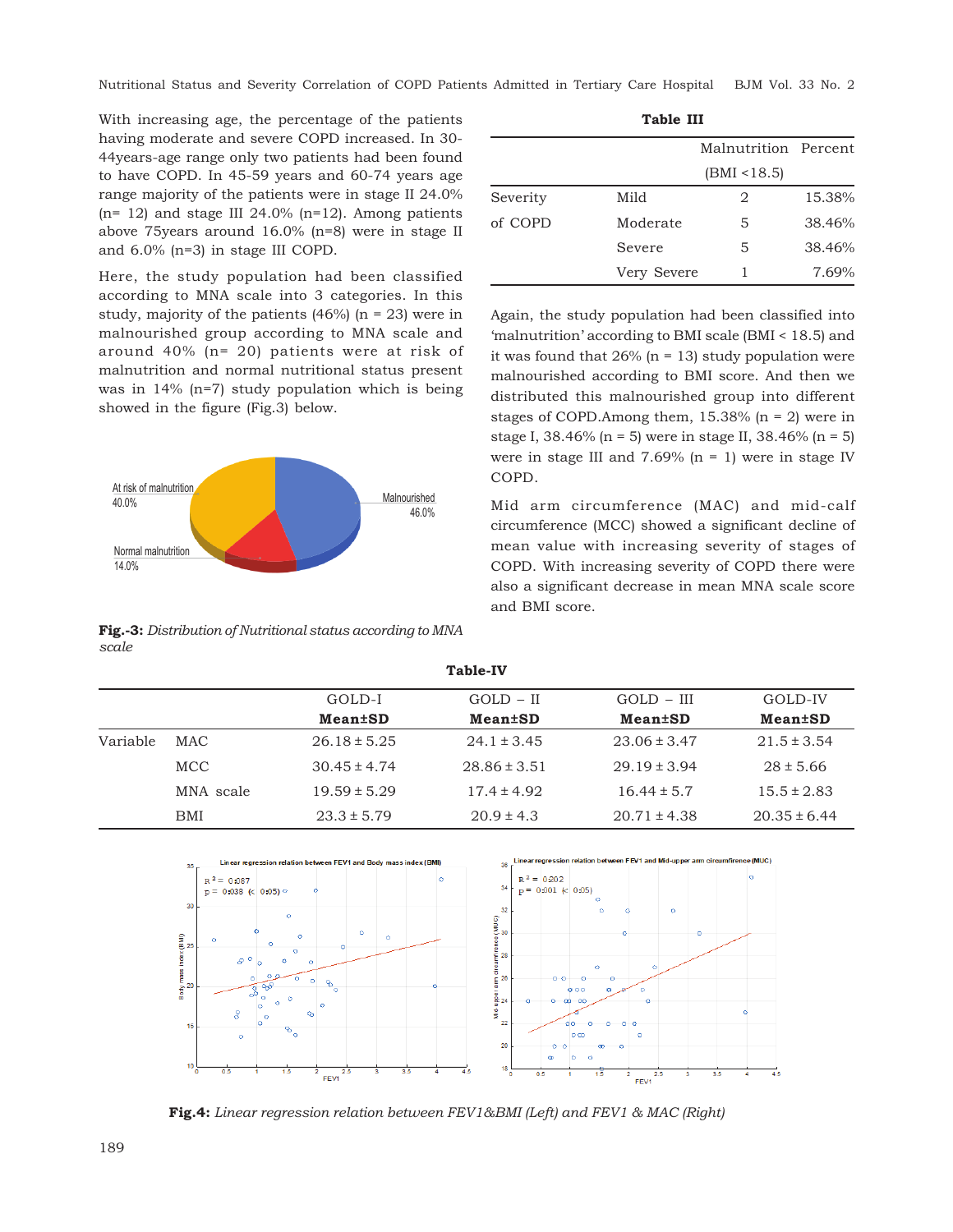

**Fig.-5:** *Linear regression relation between FEV1 &Weight(Left) and FEV1&MNA scale (right)*

To determine if there was a relationship between the degree of nutritional depletion and airway obstruction in the subjects studied, we correlated the flow rates with the indicators of somatic nutritional scores (Fig. IV-V).Fig IV onleft sideshows the correlation by linear regression between FEV1 and BMI and it was statistically significant ( $\mathbb{R}^2$  = 0.087 and p value 0.038 which was <0.05).There was strong statistically significant correlation between FEV1 and Mid upper arm circumference (MAC) had been found which is shown in Fig IV on right side by linear regression  $(R<sup>2</sup>: 0.202, p$  value 0.001 which is <0.05).

Fig.-5 on right side shows the correlation by linear regression between FEV1 and weight and it is statistically significant ( $\mathbb{R}^2$  = 0.173 and p value 0.003 which is < 0.05).The correlation between FEV1 and MNA scale is statistically significant ( $\mathbb{R}^2$  = 0.144 and p value 0.007 which is < 0.05) which is shown in the above Fig. 5 (right).

#### **Discussion:**

58% of patients of the study population were above the age of 65years and the age range was 35-85 years, and the mean age was 64.31 years. Yuceege M B M.D. et al. carried out a study where 60 stable COPD patients were enrolled and showed similar age distribution with a mean age of  $63\pm9.4$ .<sup>18</sup> In our study, male patients were 46 (90.2%), and females were 4 (9.8%) in number. Patients were distributed between different occupations; 22% were businessmen, 20% were service holders, 18% of patients were farmers. About 72% of study populations were in the lowincome category. Lowe KE et al. also evaluated that low socioeconomic status has been associated with COPD.<sup>19</sup>

Statistically, a significant association between smoking status and COPD stage was observed (p=0.025) in a study conducted by Chaudhary SC et al.20 It was observed that 74% of the patients were smokers, and 26% were not smokers. However, many of the patients were passive smokers or heavy air pollution in the residing area or had exposure to smoke from cooking stove.

In this study, when the population was distributed according to COPD stage, the patient in stage I/ mild was 22%, stage II/ moderate was 42%, stage III/ severe was 32%, and stage IV/ very severe was 4%. The majority of the study patients were in stage II COPD. Similar stage distribution was also found in Chaudhary SC et al.<sup>20</sup> With increasing age, the percentage of the patients having COPD severity increased. Among patients over 60years of age, around 52% of patients were in the moderate to very severe category. 30% of patients over 60years of age were in Gold stage II, 20% were in GOLD stage III, and 2% were in GOLD stage IV category.

MNA scale identified the study population as Malnourished 46%, at risk of malnutrition 40%, and standard nutritional status 14%. When 'risk of malnutrition patients were accepted as malnutrition, the rate increased to 86%. Gupta B et al. had studied a total of 106 hospitalized patients with COPD. Out of 106 patient's malnourishment was found in 83%.<sup>21</sup> In our study, malnutrition prevalence was 26% among the study population using the BMI scale (BMI < 18.5). Malnutrition based on BMI was correlated with the COPD severity: 15.38% in mild COPD, 38.46% in moderate COPD, 38.46% in severe COPD, 7.69% in very severe COPD. Yuceege M B M.D. et al. showed a prevalence of malnutrition prevalence of 26.7% using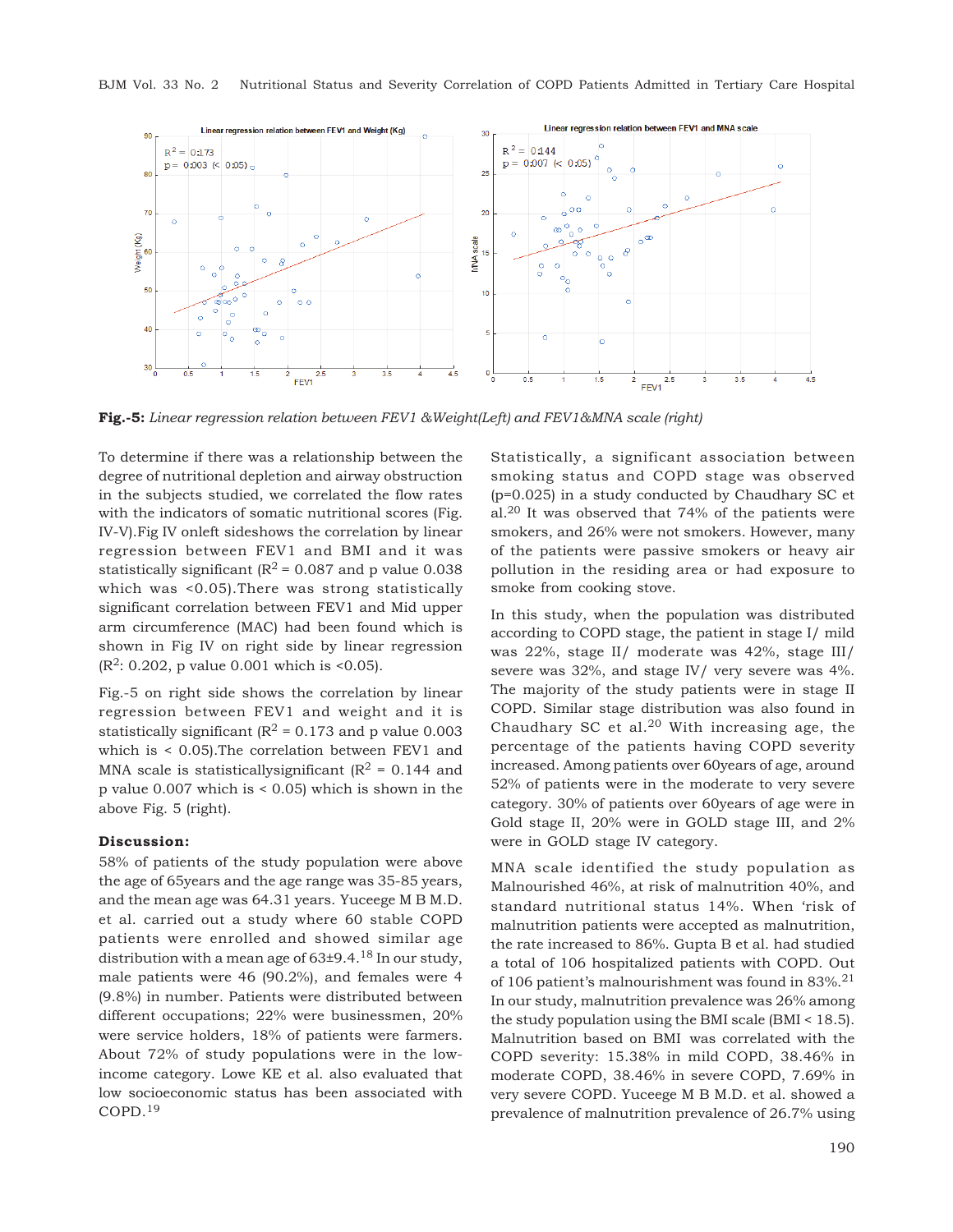Nutritional Status and Severity Correlation of COPD Patients Admitted in Tertiary Care Hospital BJM Vol. 33 No. 2

BMI, which was also incompatible with the other studies on COPD<sup>22</sup>. Land and coworkers studied a cohort of 2,132 patients with COPD in which they found low BMI leads to increased mortality in patients compared with subjects of average weight. $23$ 

In our study, mid-arm circumference and mid-calf circumference showed a significant decline with increasing severity of COPD. With the increasing severity of COPD, there was also a significant decrease in mean MNA and BMI scores. Wijnhoven et al. showed that with increasing severity of COPD, there was a significant decrease in mean MNA and BMI levels (p<0.001). Nutritional status in the study population worsened with increasing severity of COPD stage as assessed by BMI (p<.001) and MNA  $(p<.001)$ <sup>24</sup> Chaudhary SC et al. showed a significant decrease in mean MNA and BMI levels were observed with increasing stage of COPD (p<0.001). Mid-arm circumference and mid-calf circumference showed a significant decline with increasing severity of COPD  $(p<0.001)$ .<sup>20</sup> King D et al. observed that being underweight is a poor prognostic sign in chronic obstructive pulmonary disease (COPD) is at least in part associated with the severity of airflow obstruction. Nutritional supplementation in undernourished patients with COPD can lead to weight gain and improvements in respiratory muscle function and exercise performance.<sup>25</sup>

To determine the relationship between the degree of nutritional depletion and the severity of COPD, we correlated the flow rates with the indicators of somatic nutritional scores (Fig. IV - V). The linear regression between BMI and FEV1 ( $R2 = 0.087$  and p value= 0.038), body weight and FEV1 ( $R2 = 0.173$  and p value= 0.003), MUAC and FEV1(R2: 0.202, p-value = 0.001) and MNA scale and FEV1 (R2 =  $0.144$  and p value= 0.007). All correlations were statistically significant. Gupta et al conducted similar study, which showed the correlation between body weight and FEV1/FVC%  $(r = 0.648, p = 0.003)$ , FEV1 (Pre) and BMI ( $r = 0.0964$ ,  $p = 0.037$ , MUAC and FEV1/FVC% ( $r = 0.03081$ ,  $p =$ 0.003) and serum albumin was correlated with FEV1/ FVC% ( $r = 0.03816$ ,  $p = 0.03$ ).<sup>26</sup> Our study reported low values for FEV1 showing lung function deterioration in patients with malnourishment. Statistically significant correlation between FEV1 and nutritional parameters by weight, MNA scale, BMI score, and MUAC suggest that nutritional depletion may worsen lung function. Gupta et al. conducted a study that showed somatic depletion is present among COPD patients and that there is a relationship between the degree of nutrition depletion and lung dysfunction<sup>38</sup> that is consistent with our study result.

#### **Conclusion:**

Malnutrition is highly prevalent among hospitalized COPD patients, directly related to their lung function. Assessment of the nutritional status in COPD is a vital step in managing COPD patients. Improving the nutritional status will not cure COPD but will surely postpone the associated comorbidity.

#### **Limitations:**

The study was done on 50 cases only and in only Department of Medicine of Dhaka Medical College Hospital in Dhaka, which may not reflect the whole population. The study area has heavier air pollution that may impact the pulmonary function parameters. Many stage-IV COPD patients could not be enrolled in the study due to their severe illness; limiting the anthropometric measurement and survey participation

#### **Conflict of Interest:**

The authors stated that there is no conflict of interest in this study.

## **Funding:**

No specific funding was received for this study**.**

#### **Ethical consideration:**

The study was conducted after approval from the ethical review committee. The confidentiality and anonymity of the study participants were maintained

## **Acknowledgement:**

Thankful to all doctors, nurses and medical stuff of Department of Medicine , Dhaka Medical College Hospital; Dhaka, Bangladesh for their best and kind support for collection of data for this study.

#### **References:**

- 1. Halbert RJ, Natoli JL, Gano A, Badamgarav E, Buist AS, Mannino DM. Global burden of COPD: systematic review and meta-analysis. European Respiratory Journal. 2006 Sep 1; 28(3): 523-32. https://doi.org/10.1183/09031936.06.00124605 PMid:16611654
- 2. V.K. Vijayan. Chronic obstructive pulmonary disease. Indian J Med Res. 2013 Feb; 137(2): 251-269.
- 3. Vestbo J, Anderson J, Brook RD, Calverley PM, Celli BR, Crim C, et al. The Study to Understand Mortality and Morbidity in COPD (SUMMIT) study protocol. 2013 https://doi.org/10.1183/09031936. 00087312 PMid:23018908
- 4. Lopez AD, Shibuya K, Rao C, Mathers CD, Hansell AL, Held LS, et al. Chronic obstructive pulmonary disease: current burden and future projections. European Respiratory Journal. 2006 Feb 1; 27(2): 397-412. https://doi.org/10.1183/09031936. 06.00025805 PMid:16452599